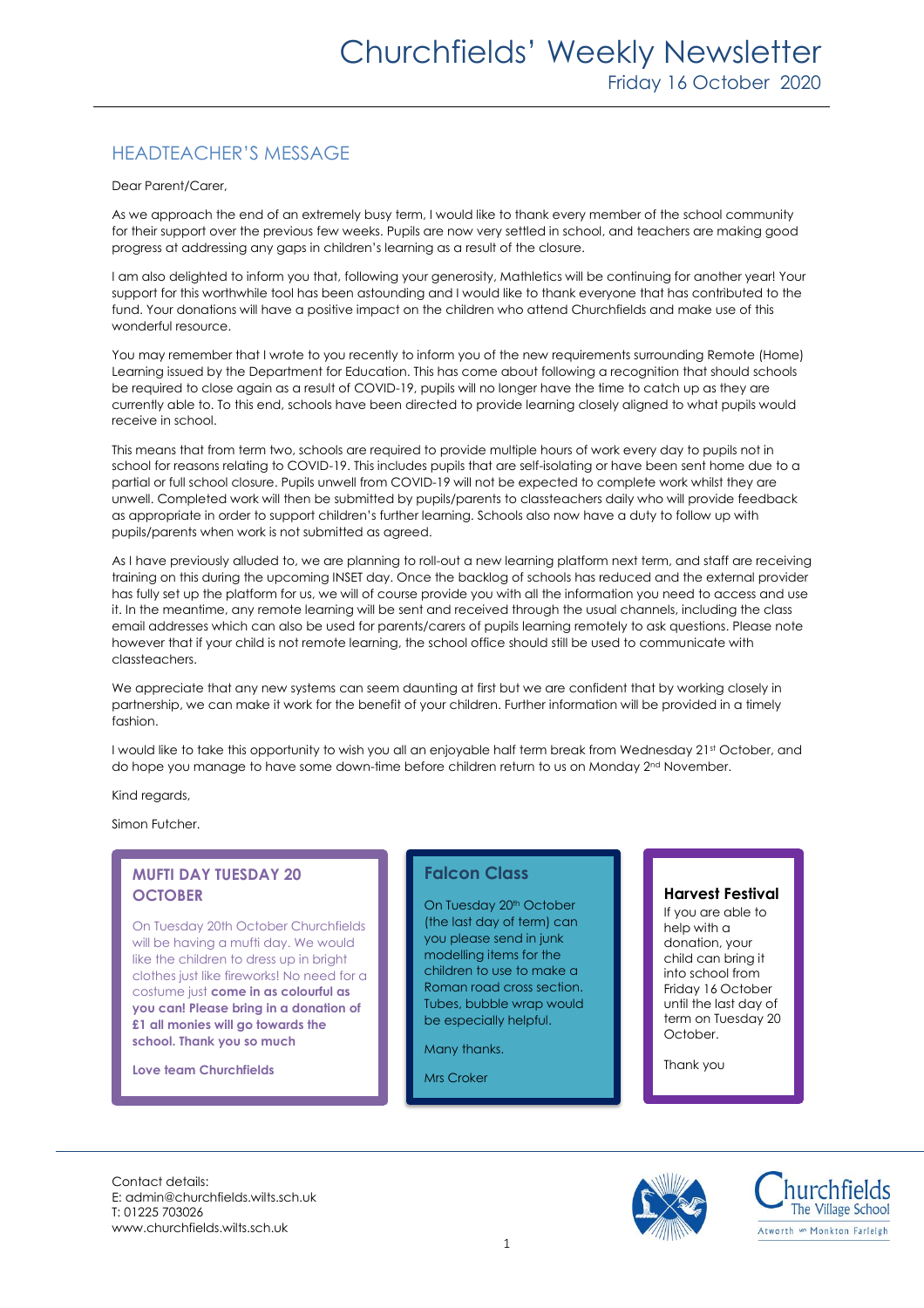# Churchfields' Weekly Newsletter Friday 16 October 2020

# Robin class

We have been so busy this week in Robin class writing and acting out scenes from Clown by Quentin Blake. We have got to an exciting moment where Clown has been thrown from the window and is being chased by a ferocious dog! Puffins came up with some fantastic words and phrases to describe the dog and with our dog masks we acted out this exciting scene. Year 1s and 2s wrote some brilliant descriptive writing. We can't wait to find out what happens next!

# Falcon Class



Falcons have been learning how to create mosaic borders and pictures. After they have finished they then wrote an evaluation to explain what they found easy, difficult and how they would improve their mosaic next time. Brilliant work Falcons!



These amazing drawings are of the Coliseum that Falcon class have added to their Roman display. We are all really impressed with their attention to detail.



Gosh! 50 certificates for mathletics this week! We really love our mathletics at Churchfields. And we were

lucky enough to witness the reaction of one young man receiving his first ever gold certificate - it was fantastic to see how much this means to you and how proud you are of your achievements. Well done everyone.

GOLD - Oscar, Josiah

SILVER - Oscar, Josiah, Alexis, Lauren, Ted L, Vinnie, Emily M, Joseph P

BRONZE - Martha B, Oscar, Sam B, Theo, Alex C, Oliver CJ, Olivia, Florence, Felicity, Rupert, Sam Dy, Ben, Ethan, Josiah, Aida, Alexis, Maddox, Rufus, Oliver H, Isla, Francis, Lauren, Tomas, Ted L, Vinnie, Violet, Eloise, Eleanor, Emily M, Jessie, Joseph P, George R, Kaan, Freddie S, Martha S, Isabella, Henry V, Alice, Niamh W, Eugene,

# Nightingale Class



It has been an absolute delight to see how enthusiastically Nightingale Class children have embraced Children's Laureate, Cressida Cowell's idea of a 'creative book'. A couple of weeks ago, during the Reading is Magic Festival we tuned into her webcast.

She suggested a 'creative book' to keep notes, drawings and writing story ideas in. We try to find fifteen minutes each week to add to the book. However, many of Nightingales have truly embraced the idea and Mrs Liddiard has had some lovely messages from parents to say how engrossed in their creativity the children have become. Children have been taking the books home to use in their free time, and are sharing ideas back in class regularly. If you would like to see Cressida's webcast you can watch it here [https://www.youtube.com/watch?v=aiiJwsb1](https://www.youtube.com/watch?v=aiiJwsb1-uk) [uk.](https://www.youtube.com/watch?v=aiiJwsb1-uk) Maybe you will be inspired to create your own creative book!



Contact details: E: admin@churchfields.wilts.sch.uk T: 01225 703026 www.churchfields.wilts.sch.uk



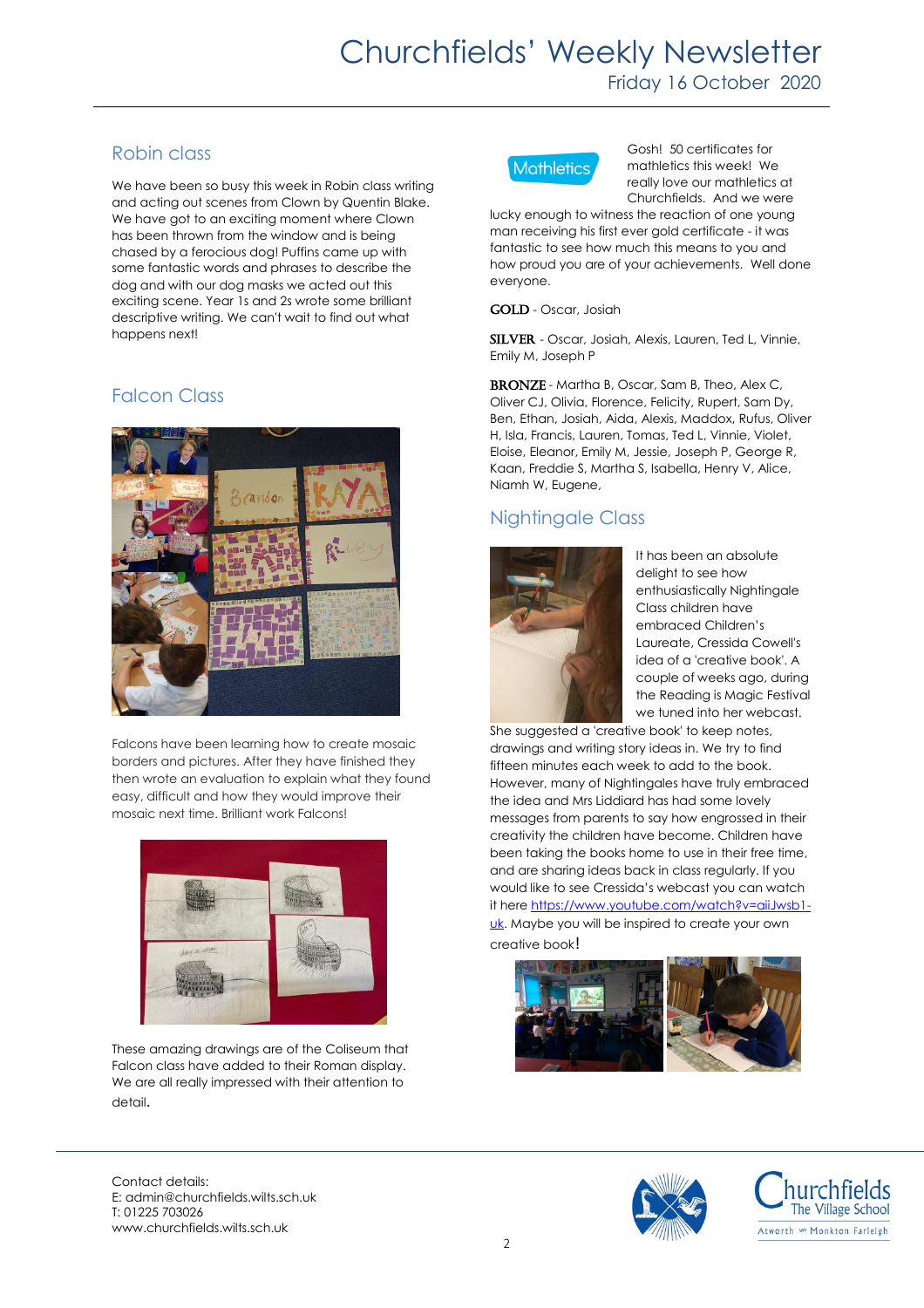# Woodpecker and Kingfisher class

Woodpeckers and kingfishers have been looking very closely at sunflower heads now that the seeds have come through. We talked about the best time to plant our seeds and how to look after them so they can grow really strong and tall. Hopefully we can plant some in the spring and enjoy them in the summer along with the busy bees.



### **Term Dates 2020-2021**

Term 1: 01 September 2020– 21 October 2020 Term 2: 02 November 2020 – 18 December 2020 Term 3: 04 January 2021 – 14 February 2021 Term 4: 22 February 2021 – 01 April 2021 Term 5: 19 April 2021 – 28 May 2021 Term 6: 07 June 2021 – 23 July 2021

### **Inset Days 2020-2021**

Wednesday 21 October 2020 Monday 04 January 2021 Thursday 01 April 2021 Thursday 22 July 2021 Friday 23 July 2021

Contact details: E: admin@churchfields.wilts.sch.uk T: 01225 703026 www.churchfields.wilts.sch.uk